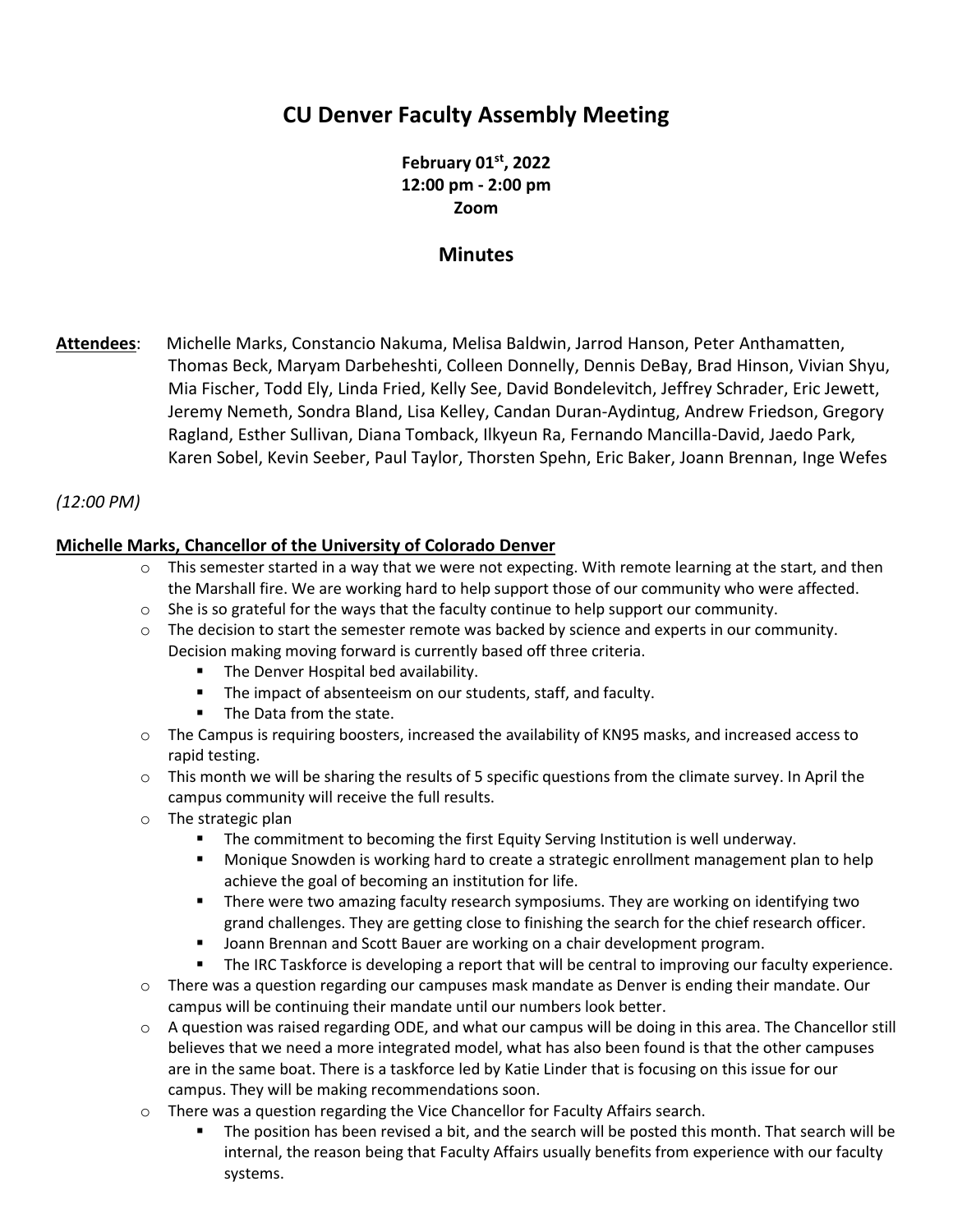## *(12:30 PM)*

#### **Melisa Baldwin Vice Chancellor for Advancement**

- $\circ$  Melisa Baldwin joined the Assembly meeting to discuss how our advancement systems work for CU as a whole and for CU Denver specifically. The CU Foundation is a 501c3 that takes the gifts that come in and invests those gifts.
- $\circ$  The office of advancement is the primary catalyst for most fundraising activities and most front-line donor, faculty, and alumni interactions. The office of advancement is organized in the following areas.
	- Advancement Communications
	- Donor and Alumni Engagement
	- Major Gifts
	- Operations
- $\circ$  CU Denver Advancement has a budget of 2.5 million. It is funded by the CU Foundation.

## *(12:50)*

#### **Constancio Nakuma, Provost CU Denver and Executive Vice Chancellor for Academic and Student Affairs**

- The Provost wanted to encourage all teachers to apply for the CU Next award that is available from the System level. There is a deadline of April  $4<sup>th</sup>$  for the application for this award. You can find it here [https://www.cu.edu/oaa/academic-innovation-programs/cu-next-award.](https://www.cu.edu/oaa/academic-innovation-programs/cu-next-award)
- o The Associate Vice Chancellor for Academic Planning and Institutional Effectiveness search was completed, and a finalist has signed their letter of offer. February 28<sup>th</sup> is the start date for the position.
- o The hope for the Faculty Affairs search is that there will be internal candidates from CU Denver. That search will be posted this month.
- $\circ$  The search for the associate vice chancellor for research is well underway and there will be candidate forums in the coming weeks.
- o Interviews for the Dean of SEHD will begin in the coming weeks.
- $\circ$  Our campus has a retention problem. There are several things that the provost would like to suggest our faculty do.
	- Reach out to one student personally. Especially a student who is struggling.
	- We need to create an environment where everyone feels valued.
	- All of us need to always approach situations with the benefit of the doubt.
- o The Provost and Chancellor have committed to transparency on all things and asks that we all hold them accountable.
- $\circ$  One concern raised by a faculty member regarding student retention is the cost of tuition. This is an area that the university is working on address.
- $\circ$  There was a question regarding increasing the availability of TAs, this is something that would be good to bring up to the Strategic Enrollment Team.
- o There were 12 letters of interest to apply for the Grand Challenge Seed Money.

## *(1:15 PM)*

#### **Jarrod Hanson, Chair of the Denver Faculty Assembly**

- o Motion to Approve the Minutes, Peter Anthamatten, Seconded Cadan Duran-Aydintug ■ 24 yes, 3 abstain.
- $\circ$  The EDC has created a revised proposal for the critical and emerging fellowship program. This would create a program that invites CU Denver Faculty, Students, and Staff to come and speak on critical and emerging issues.
- $\circ$  The group wrote the document in a way to keep it flexible so that it could be further shaped as it moves forward. The wanted to create a foundation for which the program could be built by the Chancellor or other areas.